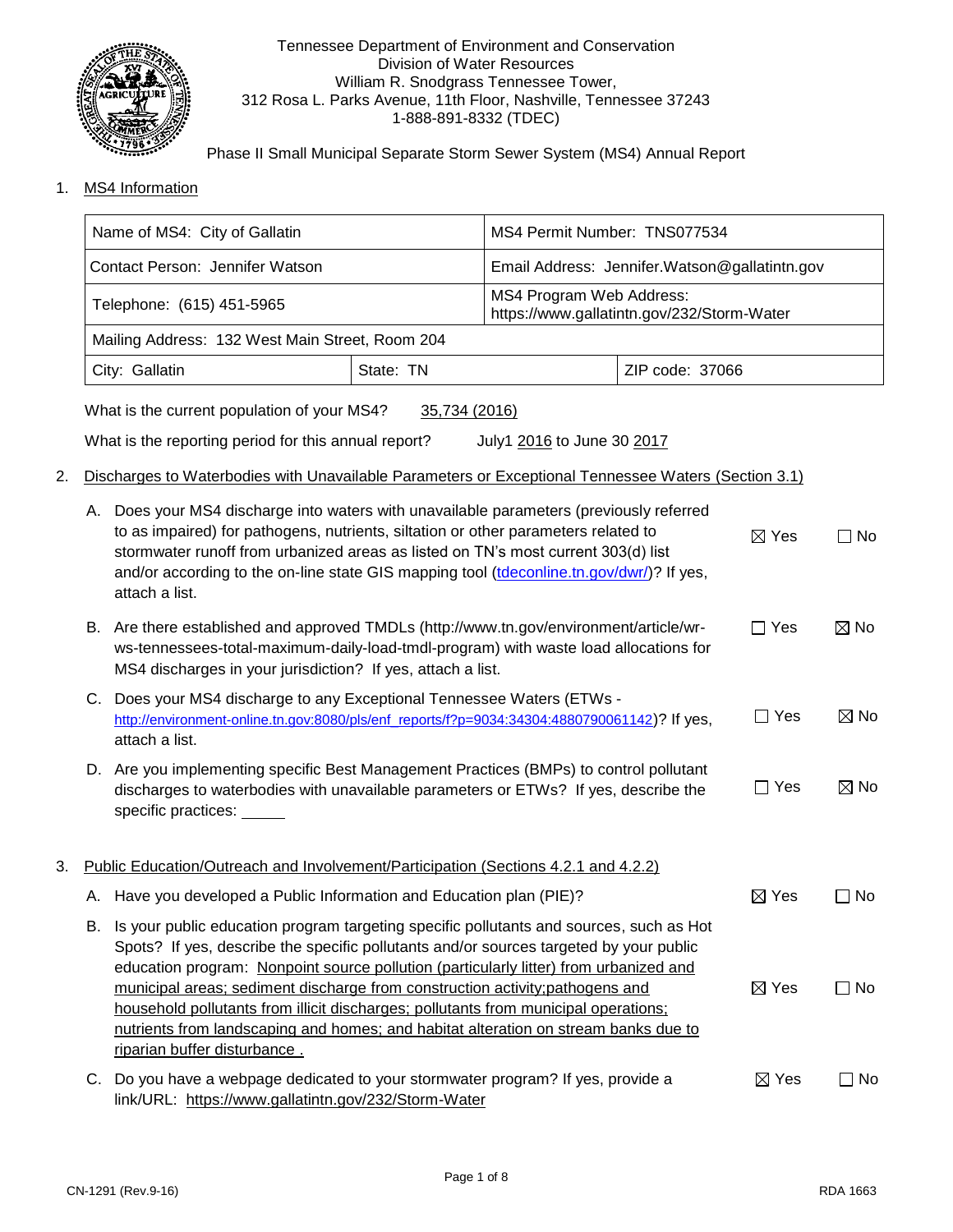- D. Summarize how you advertise and publicize your public education, outreach, involvement and participation opportunities: The City of Gallatin advertises and publicizes our public education, outreach, involvement and participation through various means including through our website, press releases, social media, emails, and targeted communication to certain groups.
- E. Summarize the public education, outreach, involvement and participation activities you completed during this reporting period: The City of Gallatin provided a multitude of education, outreach, involvement and participation activities for the public, city employees, school age groups, scouts, teachers, stormwater professionals, citizens, the professional community, council members, and colleagues including: a stream cleanup day, a tree planting day, a neighborhood cleanup day, a stream field day, an environmental education day at a summer camp, a municipal housekeeping training, an elementary school career day and a high school career day, monthly Middle Tennessee Stormwater meetings, presentations to civic groups, presentations to City Council, and the drafting and dissemination of a quarterly stormwater newsletter.
- F. Summarize any specific successful outcome(s) (e.g., citizen involvement, pollutant reduction, water quality improvement, etc.) fully or partially attributable to your public education and participation program during this reporting period: During this reporting year, we cleaned up 4,300 lbs of trash, planted 600 trees, coordinated over 200 volunteers to help with cleanups and/or tree plantings, disseminated the TNSA Times Newsletter during 3 quarters to over 800 people each time, spoke to over 300 students at Vena Stuart Elementary, Portland High School, and the Shalom Zone Summer Camp, and trained our public works staff on pollution prevention. We presented on clean water and stormwater quality and quantity to @ 100 citizens and business owners in various civic groups (Rotary Club, Lions Club, and Sertoma Club) and presented to City Council on 3 occasions. Held monthly Middle Tennessee Stormwater Group meetings in Gallatin with all Sumner and Wilson County MS4s and consultants and vendors to discuss local stormwater issues and solutions, along with permit considerations.

## 4. Illicit Discharge Detection and Elimination (Section 4.2.3)

| Α. | Have you developed and do you continue to update a storm sewer system map that<br>shows the location of system outfalls where the municipal storm sewer system<br>discharges into waters of the state or conveyances owned or operated by another MS4?                                                                                                                                                                                   | $\boxtimes$ Yes | $\Box$ No      |
|----|------------------------------------------------------------------------------------------------------------------------------------------------------------------------------------------------------------------------------------------------------------------------------------------------------------------------------------------------------------------------------------------------------------------------------------------|-----------------|----------------|
| В. | If yes, does the map include inputs into the storm sewer collection system, such as the<br>inlets, catch basins, drop structures or other defined contributing points to the<br>sewershed of that outfall, and general direction of stormwater flow?                                                                                                                                                                                     | $\sqcap$ Yes    | $\boxtimes$ No |
| C. | How many outfalls have you identified in your storm sewer system? 45                                                                                                                                                                                                                                                                                                                                                                     |                 |                |
| D. | Do you have an ordinance, or other regulatory mechanism, that prohibits non-<br>stormwater discharges into your storm sewer system?                                                                                                                                                                                                                                                                                                      | $\boxtimes$ Yes | $\Box$ No      |
| Е. | Have you implemented a plan to detect, identify and eliminate non-stormwater<br>discharges, including illegal disposal, throughout the storm sewer system? If yes,<br>provide a summary: Per 5-year permit cycle: A full reconnaissance of the storm sewer<br>system and potential illicit discahrges are conducted every 5 years through a visual<br>stream assessment. We also encourage citizens to call or email us with complaints. | $\boxtimes$ Yes | ∏ No           |
| F. | How many illicit discharge related complaints were received this reporting period? 0                                                                                                                                                                                                                                                                                                                                                     |                 |                |
| G. | How many illicit discharge investigations were performed this reporting period? 0                                                                                                                                                                                                                                                                                                                                                        |                 |                |

 H. Of those investigations performed, how many resulted in valid illicit discharges that were addressed and/or eliminated? 0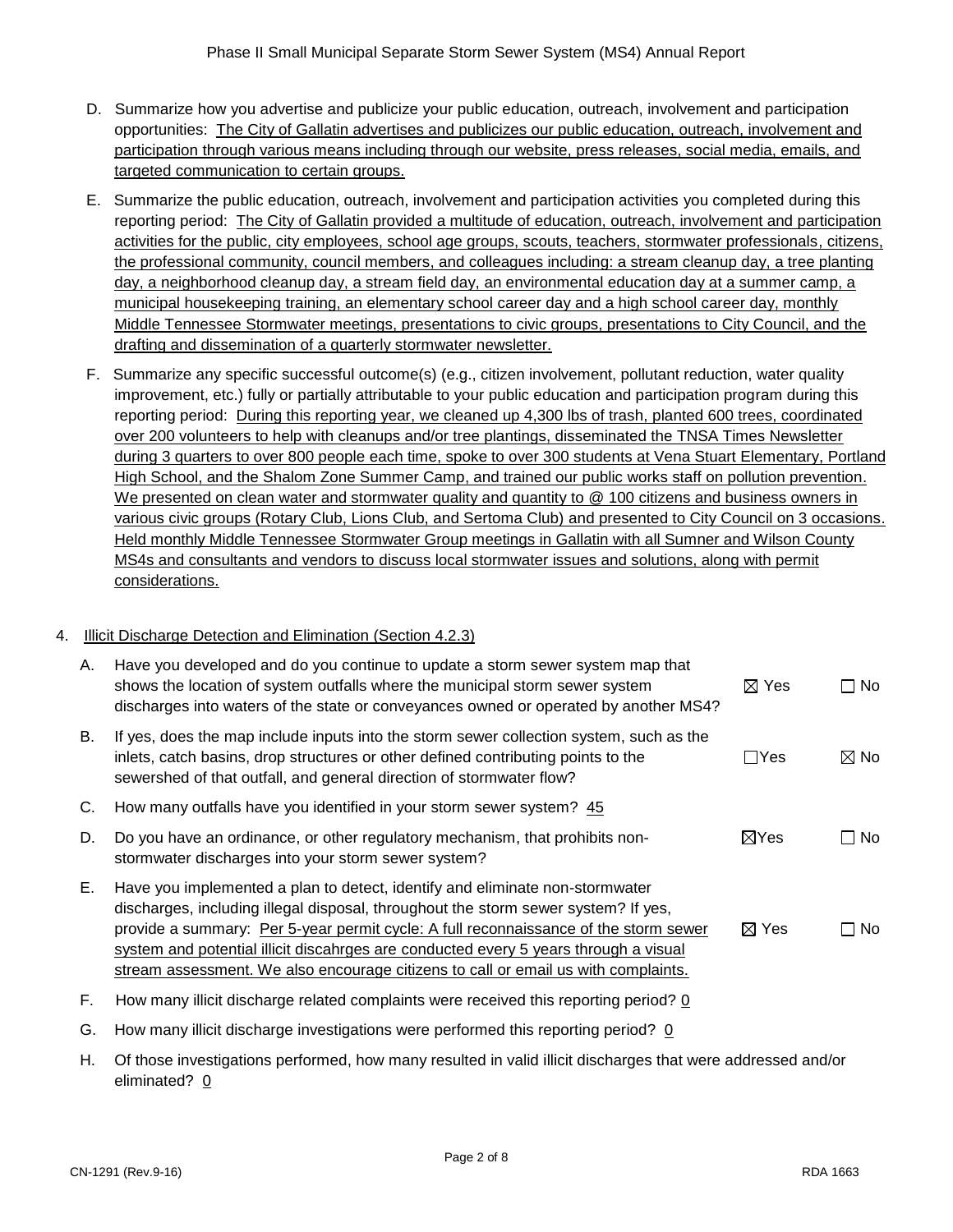#### 5. Construction Site Stormwater Runoff Pollutant Control (Section 4.2.4)

A. Do you have an ordinance or other regulatory mechanism requiring:

|    | Construction site operators to implement appropriate erosion prevention and sediment<br>control BMPs consistent with those described in the TDEC EPSC Handbook?                                     | $\boxtimes$ Yes | ∩ No      |
|----|-----------------------------------------------------------------------------------------------------------------------------------------------------------------------------------------------------|-----------------|-----------|
|    | Construction site operators to control wastes such as discarded building materials,<br>concrete truck washout, chemicals, litter, and sanitary waste?                                               | $\boxtimes$ Yes | ∏ No      |
|    | Design storm and special conditions for unavailable parameters waters or Exceptional<br>Tennessee Waters consistent with those of the current Tennessee Construction<br>General Permit (TNR100000)? | $\boxtimes$ Yes | $\Box$ No |
| В. | Do you have specific procedures for construction site plan (including erosion prevention<br>and sediment BMPs) review and approval?                                                                 | $\boxtimes$ Yes | ∩ No      |
| C. | Do you have sanctions to enforce compliance?                                                                                                                                                        | $\boxtimes$ Yes | ∏ No      |
| D. | Do you hold pre-construction meetings with operators of priority construction activities<br>and inspect priority construction sites at least monthly?                                               | $\boxtimes$ Yes | $\Box$ No |

- E. How many construction sites disturbing at least one acre or greater were active in your jurisdiction this reporting period? 78
- F. How many active priority and non-priority construction sites were inspected this reporting period? Each site was inspected at least once monthly and after each significant rainfall event and/or after complaints or deficiencies were found: 1,029 inspections
- G. How many construction related complaints were received this reporting period? 28

#### 6. Permanent Stormwater Management at New Development and Redevelopment Projects (Section 4.2.5)

| Do you have a regulatory mechanism (e.g. ordinance) requiring permanent stormwater               |                 |           |
|--------------------------------------------------------------------------------------------------|-----------------|-----------|
| pollutant removal for development and redevelopment projects? If no, have you                    | $\boxtimes$ Yes | ∏ No      |
| submitted an Implementation Plan to the Division?                                                | $\Box$ Yes      | $\Box$ No |
| Do you have an ordinance or other regulatory mechanism requiring:                                |                 |           |
| Site plan review and approval of new and re-development projects?                                | $\boxtimes$ Yes | $\Box$ No |
| A process to ensure stormwater control measures (SCMs) are properly installed and<br>maintained? | $\boxtimes$ Yes | ∩ No      |
|                                                                                                  |                 |           |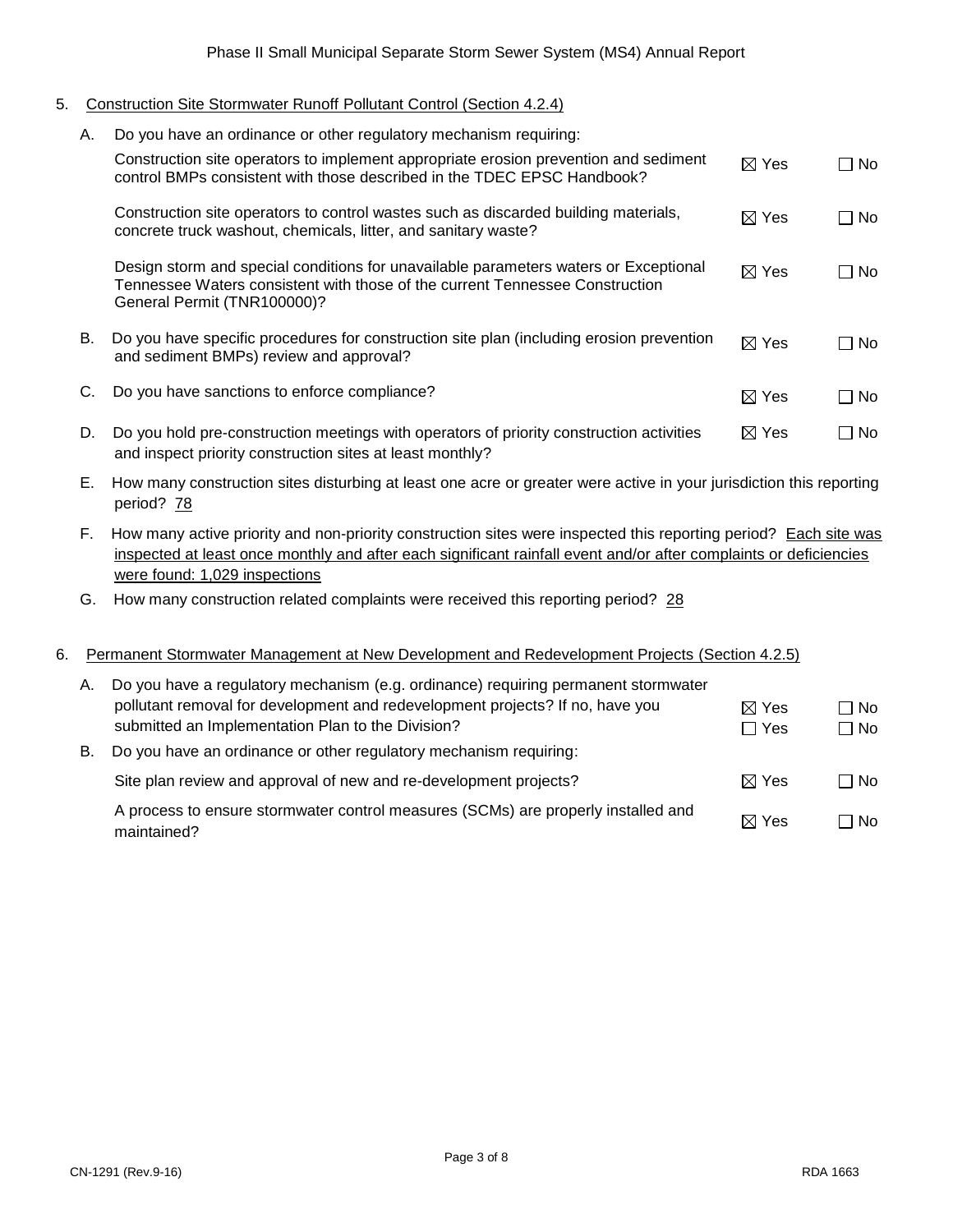Permanent water quality riparian buffers? If yes, specify requirements: A permanent water quality buffer zone (setback measured from the top of water body bank) shall be required along all wetlands, streams, and sinkholes as defined in this ordinance, for new development and redevelopment projects as outlined below:

(a) Drainage areas less than 1 square mile: Minimum of 30' width

(b) Drainage areas greater than 1 square mile: Minimum of 60' width. The 60' width can be established on an average width basis at a project, as long as the minimum width of the buffer zone is more than 30' at any measured location

(c) For redevelopment projects that have existing encroachments into the prescribed buffer, the portion of the existing encroachment that contains a footprint within the buffer is exempt, if no modification to the existing use of the encroachment is to occur and does not violate the objectives of Article 4 (2). If modification to the existing use of the encroachment is to occur, buffer widths outlined above shall apply.

 $\boxtimes$  Yes  $\Box$  No

(d) If existing encroachment is to remain in use, the encroachment amount shall be factored into the average buffer width in determining the buffer width.

(e) Work within the Water Quality Buffer is allowable for the following types of work:

(i) Work covered and approved by an ARAP or CGP permit approved by TDEC.

(ii) Construction/maintenance of greenways and parks.

(f) Any alternative stormwater management measure requested in lieu of the water quality buffer requirements shall be presented to the Gallatin Stormwater Design Appeals Board as outlined in Article 4 (3) for their decision

- C. What is the threshold for development and redevelopment project plans plan review (e.g., all projects, projects disturbing greater than one acre, etc.)? Any project that requires Planning Commission approval, and/or requires a TDEC CGP NOC or ARAP and/or is adjacent to a stream with unavailable parameters, and/or is a risk to water quality or public health or environment, and/or there are violations of sediment and erosion control rules or sediment discharges.
- D. How many development and redevelopment project plans were reviewed for this reporting period? 75
- E. How many development and redevelopment project plans were approved? 75
- F. How many permanent stormwater related complaints were received this reporting period?  $Q$
- G. How many enforcement actions were taken to address improper installation or maintenance? 0
- H. Do you have a system to inventory and track the status of all public and private SCMs  $\Box$  be yet have a eyelem to inventery and tident the etates of an passic and private SSMs  $\Box$  Yes  $\Box$  No installed on development and redevelopment projects?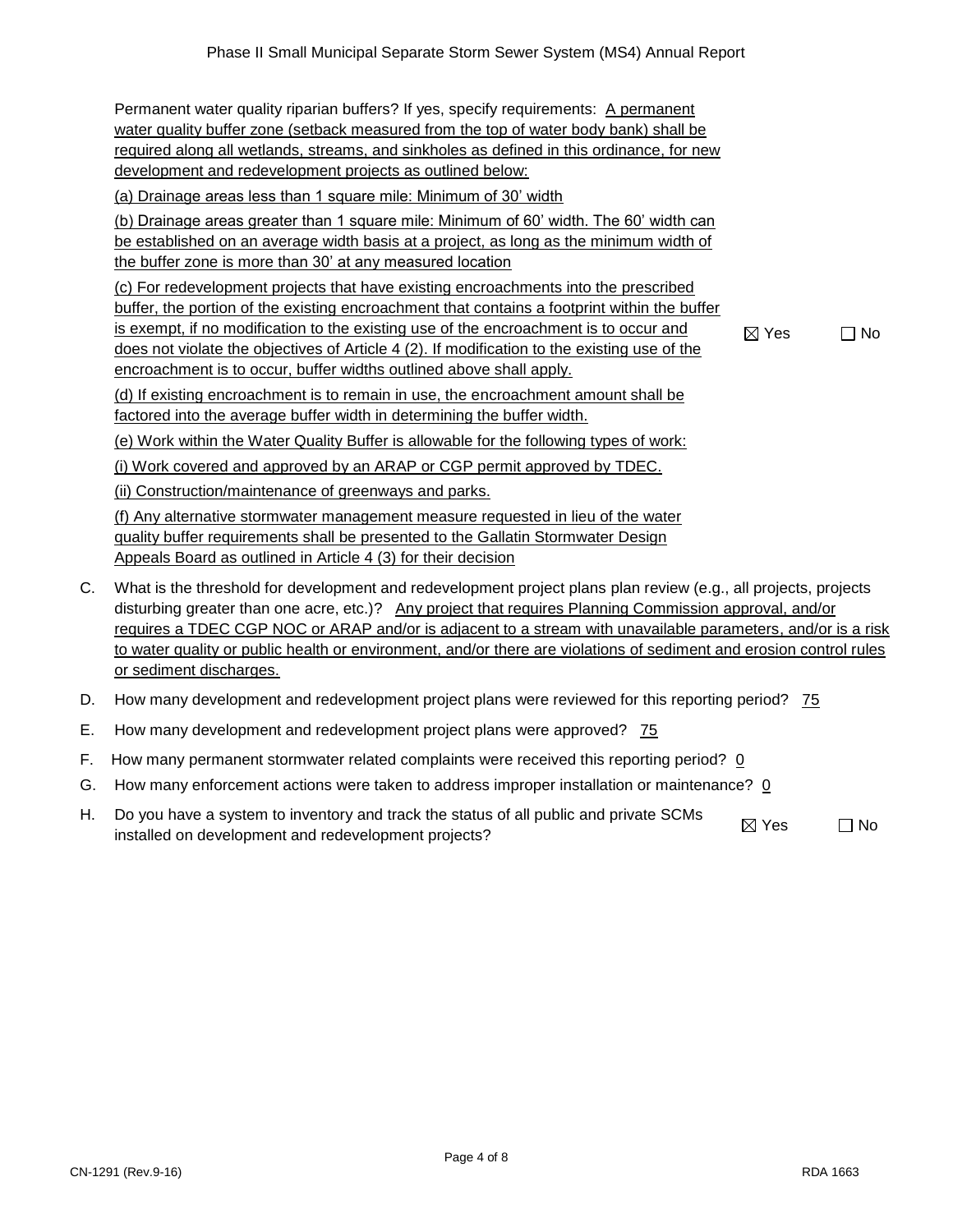I. Does your program include an off-site stormwater mitigation or payment into public stormwater fund? If yes, specify. The City's Ordinance allows for this option but it has not yet been implemented: Runoff Reduction Performance Criteria Alternative Options For projects that cannot meet 100% of the runoff reduction requirement, unless subject to the incentive standards, alternative stormwater management measures shall be obtained as outlined in Article 4. For consideration of alternative, the following options are available: (a) The remainder of the stipulated amount of rainfall must be treated prior to discharge with a technology documented to remove 80% total suspended solids (TSS). The treatment technology must be designed, installed and maintained to continue to meet this performance standard. (b) The Runoff reduction measures are installed off-site within the same USGS 12-digit hydrologic unit code (HUC) as the original project. Off-site mitigation must be a minimum of 1.5 times the amount of water not managed on site. The off-site mitigation location and runoff reduction measures must be approved by the Engineering Division. The mitigation location shall be in a priority area identified by the Engineering Division. Mitigation can be used for retrofit or redevelopment projects, but should be avoided in areas of new development. (c) For projects that cannot meet the 100% runoff reduction, 80% TSS, and cannot provide for off-site mitigation, the applicant can make payment into the City's Stormwater Management Fund. Payment must be a minimum of 1.5 times the estimated cost of on-site runoff reduction controls as estimated by the Engineering Division

 $\boxtimes$  Yes  $\Box$  No

## 7. Stormwater Management for Municipal Operations (Section 4.2.6)

 A. As applicable, have stormwater related operation and maintenance plans that include information related to maintenance activities, schedules and the proper disposal of waste from structural and non-structural stormwater controls been developed and implemented at the following municipal operations:

|    | Streets, roads, highways?                                                                                                                                                                                                              | $\Box$ Yes      | $\boxtimes$ No |
|----|----------------------------------------------------------------------------------------------------------------------------------------------------------------------------------------------------------------------------------------|-----------------|----------------|
|    | Municipal parking lots?                                                                                                                                                                                                                | $\Box$ Yes      | $\boxtimes$ No |
|    | Maintenance and storage yards?                                                                                                                                                                                                         | $\boxtimes$ Yes | $\square$ No   |
|    | Fleet or maintenance shops with outdoor storage areas?                                                                                                                                                                                 | $\boxtimes$ Yes | $\Box$ No      |
|    | Salt and storage locations?                                                                                                                                                                                                            | $\boxtimes$ Yes | $\Box$ No      |
|    | Snow disposal areas?                                                                                                                                                                                                                   | $\boxtimes$ Yes | $\Box$ No      |
|    | Waste disposal, storage, and transfer stations?                                                                                                                                                                                        | $\boxtimes$ Yes | $\Box$ No      |
| В. | Do you have a training program for employees responsible for municipal operations at<br>facilities within the jurisdiction that handle, generate and/or store materials which<br>constitute a potential pollutant of concern for MS4s? | $\boxtimes$ Yes | $\Box$ No      |
|    | If yes, are new applicable employees trained within six months, and existing applicable<br>employees trained and/or retrained within the permit term?                                                                                  | $\boxtimes$ Yes | ∩ No           |

- 8. Reviewing and Updating Stormwater Management Programs (Section 4.4)
	- A. Describe any revisions to your program implemented during this reporting period including but not limited to: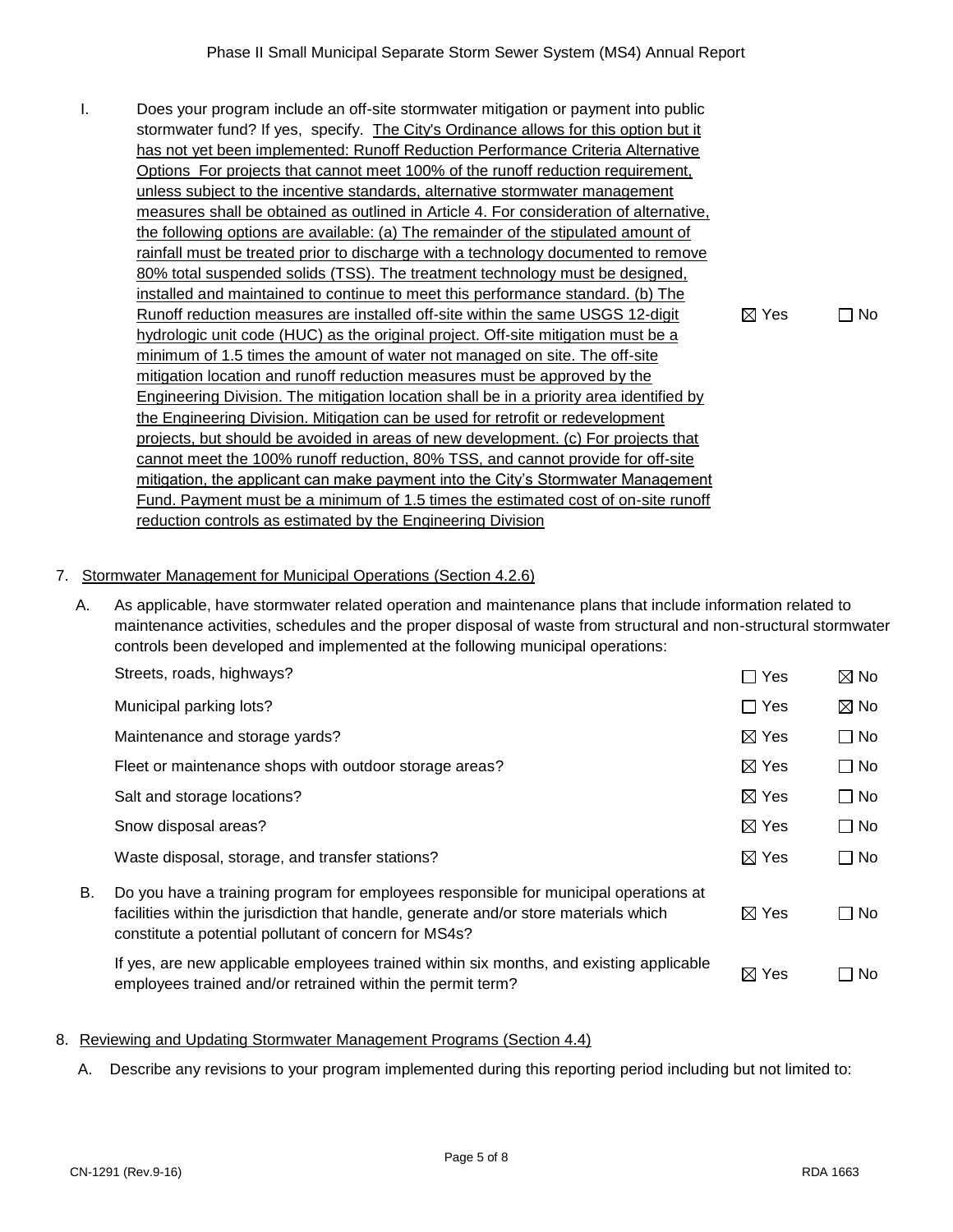Modifications or replacement of an ineffective activity/control measure. Not this reporting cycle. This is the first reporting period (6 months) under the new NOI

Changes to the program as required by the division to satisfy permit requirements.  $N/A$ Information (e.g. additional acreage, outfalls, BMPs) on newly annexed areas and any resulting updates to your program. No

 B. In preparation for this annual report, have you performed an overall assessment of your stormwater management program effectiveness? If yes, summarize the assessment results, and any modifications and improvements scheduled to be implemented in the next reporting period. Our future goals include improvements to the stormwater management program include the following: 1. improving documentation and tracking on all measurable goals. The City is acquiring a new software (EnerGov) that should aid us with this task; 2. Update the following: the Public Information and Education (PIE) Plan; the Enforcement Response Plan (ERP); and all SWPPPs for our municipal facilities; 3. Implement a Stormwater Utility (fee) and update the City's Stormwater Ordinance; 4. After the fee is implemented, develop and begin to implement a plan to conduct a more thorough and detailed stormwater system assessment (locating and marking all outfalls, catch basins, detention basins, all stormwater BMPs, direction of flow and incorporate existing and new information into EnerGov.

 $\boxtimes$  Yes  $\Box$  No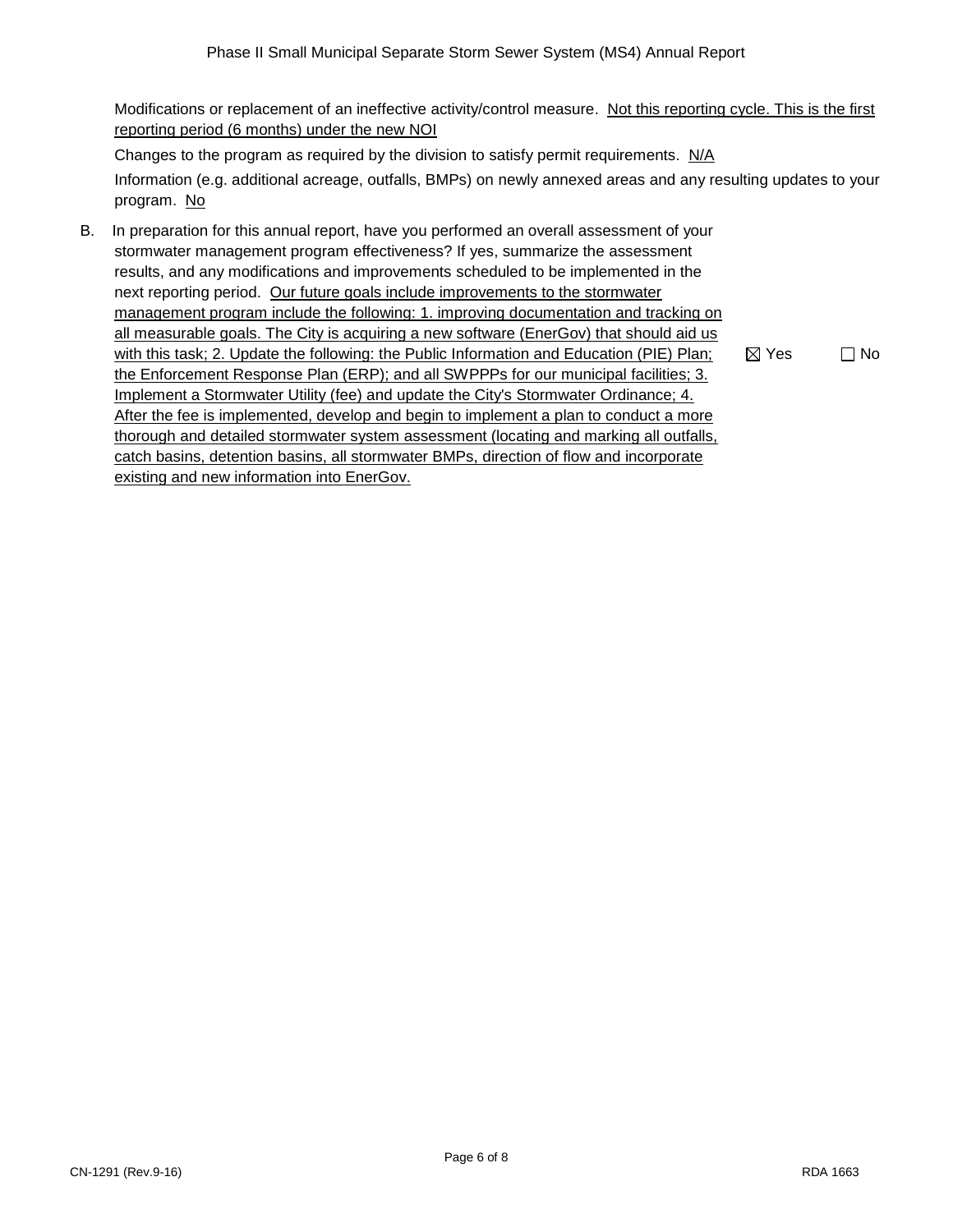# 9. Enforcement Response Plan (Section 4.5)

 A. Have you implemented an enforcement response plan that includes progressive enforcement actions to address non-compliance, and allows the maximum penalties specified in TCA 68-221-1106? If no, explain.

 $\boxtimes$  Yes  $\Box$  No

 B. As applicable, identify which of the following types of enforcement actions (or their equivalent) were used during this reporting period; indicate the number of actions, the minimum measure (e.g., construction, illicit discharge, permanent stormwater management), and note those for which you do not have authority:

| <b>Action</b>                                               | Construction | Permanent<br>Stormwater                                                         | <b>Illicit</b><br><b>Discharge</b> | In Your ERP?                                                                                                                                                                                                                                                                                                                                                                  |           |
|-------------------------------------------------------------|--------------|---------------------------------------------------------------------------------|------------------------------------|-------------------------------------------------------------------------------------------------------------------------------------------------------------------------------------------------------------------------------------------------------------------------------------------------------------------------------------------------------------------------------|-----------|
| Verbal warnings                                             | #102         | #                                                                               | #                                  | $\boxtimes$ Yes<br>$\Box$ No                                                                                                                                                                                                                                                                                                                                                  |           |
| Written notices                                             | #21          | #                                                                               | $\#$                               | $\boxtimes$ Yes<br>$\square$ No                                                                                                                                                                                                                                                                                                                                               |           |
| Citations with<br>administrative penalties                  | #0           | #                                                                               | #                                  | $\square$ No<br>$\boxtimes$ Yes                                                                                                                                                                                                                                                                                                                                               |           |
| Stop work orders                                            | #0           | #                                                                               | #                                  | $\boxtimes$ Yes<br>$\Box$ No                                                                                                                                                                                                                                                                                                                                                  |           |
| Withholding of plan<br>approvals or other<br>authorizations | #1           | #                                                                               | #                                  | $\boxtimes$ Yes<br>$\Box$ No                                                                                                                                                                                                                                                                                                                                                  |           |
| <b>Additional Measures</b>                                  | #5           | #1                                                                              | #                                  | Describe: 4 written notices<br>required corrective action plan<br>to be submitted; one written<br>notice required submittal of<br>engineering plans to address<br>the increased volume and<br>velocity of water eroding the<br>back of the subdivision and<br>stream bank (permanent<br>stormwater issue); one written<br>notice required payment of a<br>damages assessment. |           |
| C.                                                          |              | Do you track instances of non-compliance and related enforcement documentation? |                                    | $\boxtimes$ Yes                                                                                                                                                                                                                                                                                                                                                               | $\Box$ No |

- D. What were the most common types of non-compliance instances documented during this reporting period? The
- most common type of non-compliance during this reporting period was inadequate EPSC maintenance.

# 10. Monitoring, Recordkeeping and reporting (Section 5)

- A. Summarize any analytical monitoring activities (e.g., planning, collection, evaluation of results) performed during this reporting period. Requirement is once per permit cycle.- has not ben done this cycle yet.
- B. Summarize any non-analytical monitoring activities (e.g., planning, collection, evaluation of results) performed during this reporting period. Requirement is once per permit cycle. - has not ben done this cycle yet.
- C. If applicable, are monitoring records for activities performed during this reporting period submitted with this report.  $\Box$  Yes  $\boxtimes$  No

## 11. Certification